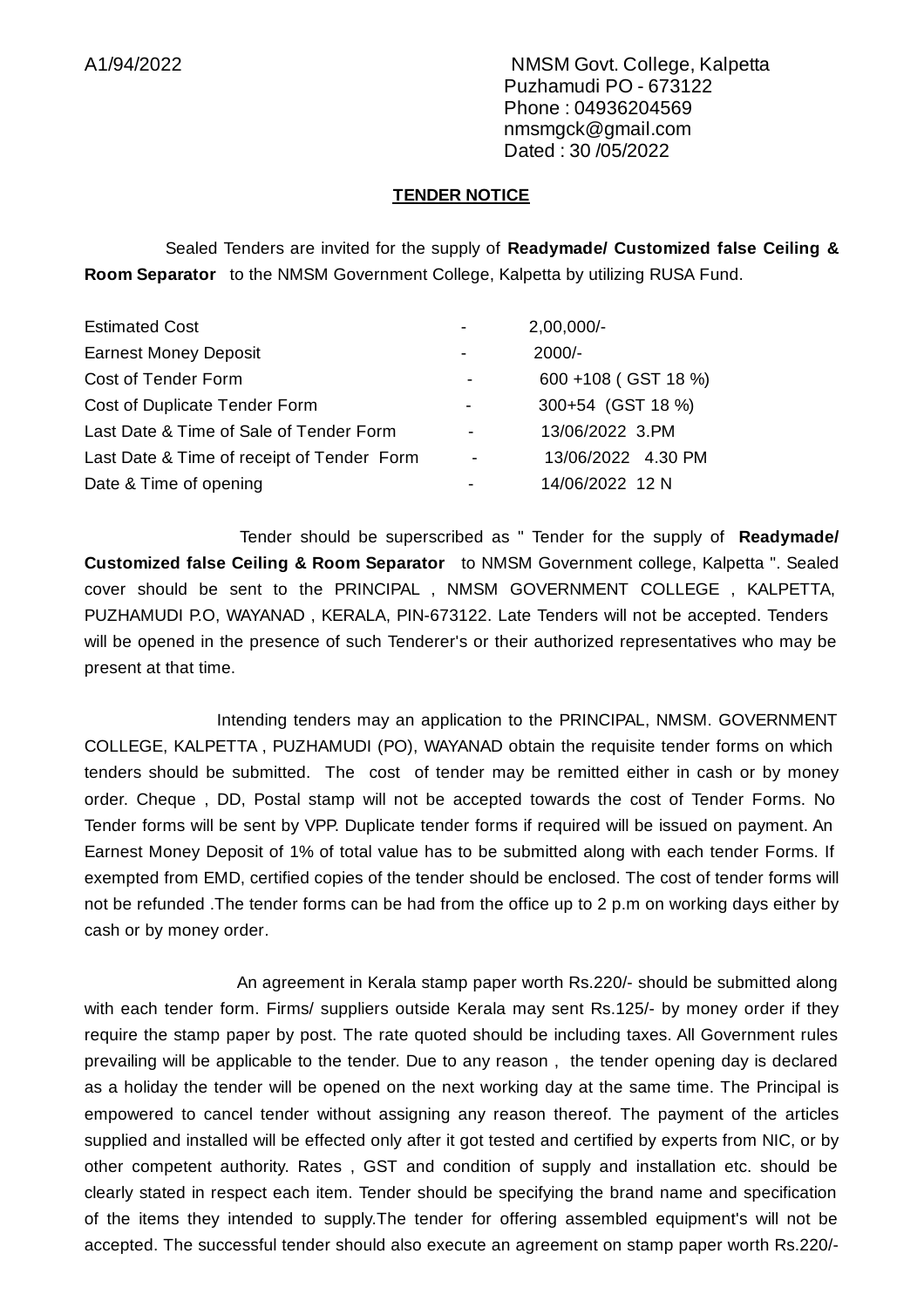and deposit sum equivalent 5% of the value of the contract as security deposit for the satisfactory fulfillment of the contract. More details will be had from the college office during working hours.

Note :-

( GST amount of Tender form cost should be paid by the buyer through reverse charge mode)

## Mr. SHAJI THADDEUS Assistant Professor in charge of Principal

## **Detailed Specification**

| <b>Item details</b>                              | <b>Specification</b>                                                                |  |  |
|--------------------------------------------------|-------------------------------------------------------------------------------------|--|--|
|                                                  | Area : 1500 sqft Approx                                                             |  |  |
|                                                  | Material: PVC panels (thickness $>$ = 9 mm) c Panel                                 |  |  |
|                                                  | stainless steel frames (intermediate and compatible                                 |  |  |
|                                                  | size)                                                                               |  |  |
|                                                  | Lights: 20 points of 18 W LEDs with dooms and LED                                   |  |  |
|                                                  | tapes of length 100 feet                                                            |  |  |
|                                                  | Readymade / Customized Five year onsite replacement warranty on all                 |  |  |
| ceiling with modern products<br>$\mathsf{False}$ |                                                                                     |  |  |
| design<br>and<br>proper                          | light Rates should include installation and transportation                          |  |  |
| CScost<br>the<br>in<br>arrangements              |                                                                                     |  |  |
| software lab                                     | Material, color and design of PVC panel, frames and                                 |  |  |
|                                                  | lights as per customer requirements                                                 |  |  |
|                                                  | All items must be of ISI/ISO standard                                               |  |  |
|                                                  | (Proper measurement must be<br>done<br>before                                       |  |  |
|                                                  | purchase order)                                                                     |  |  |
|                                                  |                                                                                     |  |  |
|                                                  |                                                                                     |  |  |
|                                                  | Total: $8$ Ft X 12 ft (thickness $>$ = 12 mm) Approx                                |  |  |
| Readymade                                        | / Customized Glass doors : 7 ft X 3 ft thickness > 8 mm                             |  |  |
|                                                  | room separator using MDF in All items must be of ISI standard                       |  |  |
|                                                  | the A/D block gound floor $-$ Five year onsite replacement warranty on all          |  |  |
| gents toilet                                     | products including hinges, channels, locks etc.                                     |  |  |
|                                                  | (Material, color and design as <i>(Proper measurement must be</i><br>before<br>done |  |  |
| per customer requirements)                       | purchase order)                                                                     |  |  |
|                                                  | Rates should include installation cost                                              |  |  |

To,

1. The Director of Government Press, Thiruvananthapuram ( 5 Copies)

2. The Director of Public Relations , Thiruvananthapuram ( 5 Copies)

3.Principal's file

4.Senior Superintendent